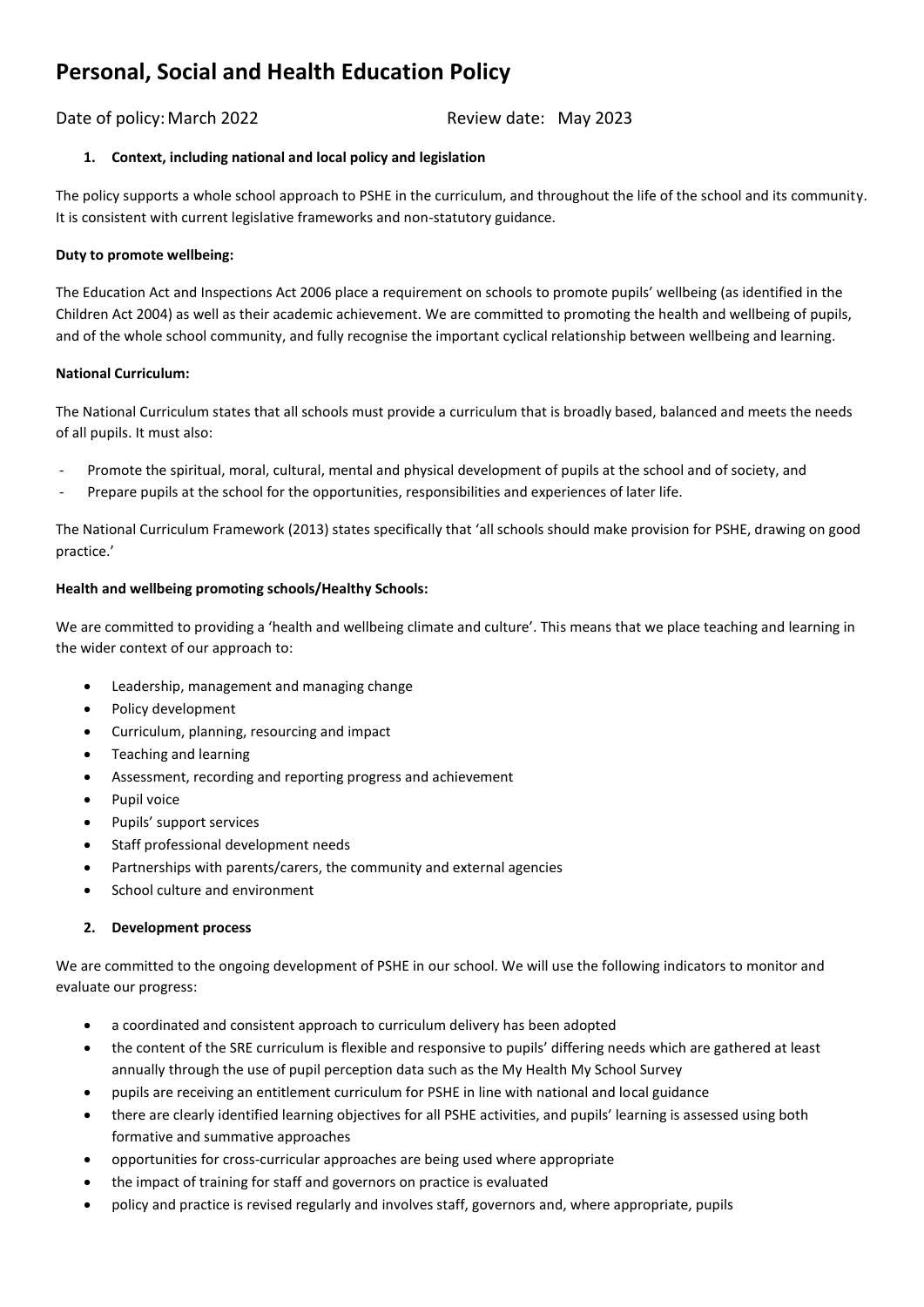- opportunities are provided for parents/carers and members of our community to consider the purpose and nature of our PSHE, for example, through parent/carer information sessions
- a variety of methods is employed to communicate the key points of the policy and curriculum to the community

This policy was drafted by the *PSHE Coordinator* in consultation with *the Headteacher and the school's Healthy Schools Advisor.*  This policy has been approved and adopted by the head teacher and governing body. The member of staff responsible for overseeing and reviewing this policy is: the PSHE Coordinator. It will be reviewed briefly annually and in full every 2 years.

## **3. Location and dissemination**

This policy document is freely available on request to the whole school community. The policy is referred to in the school prospectus as well as in relevant areas of the curriculum. A copy of the policy can be found on the school website. A physical copy of the policy is available from the school office.

## **4. Definition**

PSHE education can be defined as a planned programme of learning through which children and young people acquire the knowledge, understanding and skills they need to manage their lives, now and in the future.

As part of a whole school approach, PSHE education develops the qualities and attributes pupils need to thrive as individuals, family members and members of society.

The benefits to pupils of such an approach are numerous as PSHE prepares them to manage many of [the most critical](http://www.pshe-association.org.uk/resources_search_details.aspx?ResourceId=475)  [opportunities, challenges and responsibilities they will face growing up](http://www.pshe-association.org.uk/resources_search_details.aspx?ResourceId=475) in such rapidly changing and challenging times. It also helps them to connect and apply the knowledge and understanding they learn in all subjects to practical, real-life situations while helping them to feel safe and secure enough to fulfil their academic potential.

PSHE Association July 2013

## **5. Policy relationship to other policies**

The policy links to:

- Child Protection/Safeguarding
- Relationship Education
- Drug Education
- Managing Drug Related Incidents
- No Smoking
- Equal Opportunities
- SEN/Inclusion
- Behaviour/Anti-bullying
- Race Related Incidents
- Health & Safety
- Visitors in School
- E-safety/IT
- **Pastoral**
- Science

# **6. Overall school aims for Personal, Social and Health Education**

Our approach to PSHE consists of a comprehensive and developmental programme of teaching and learning, which is delivered in the context of a Healthy School where the health and wellbeing of pupils and of the whole school community are actively promoted. Our PSHE programme has a positive influence on the ethos, learning and relationships throughout the school. It is central to our values and to achieving our school's stated aims and objectives.

Our PSHE programme helps pupils to develop the knowledge, understanding, skills and attitudes they need to live confident, healthy, independent lives now and in the future, as individuals, parents/carers, workers and members of society. It is embedded within the wider learning offered by the school to ensure that pupils experience positive relationships with adults and with each other and feel valued, and that those who are most vulnerable are identified and supported. Pupils are encouraged to take part in a wide range of activities and experiences across and beyond the curriculum, contributing fully to the life of our school and community.

The overarching aim for PSHE education is to provide pupils with the skills, language and strategies they need in order to live healthy, safe, fulfilling, responsible and balanced lives Within this, the school aims to develop pupils' understanding of:

- identity, including personal qualities, attitudes, skills, attributes and achievements and what influences these
- relationships, including different types and in different settings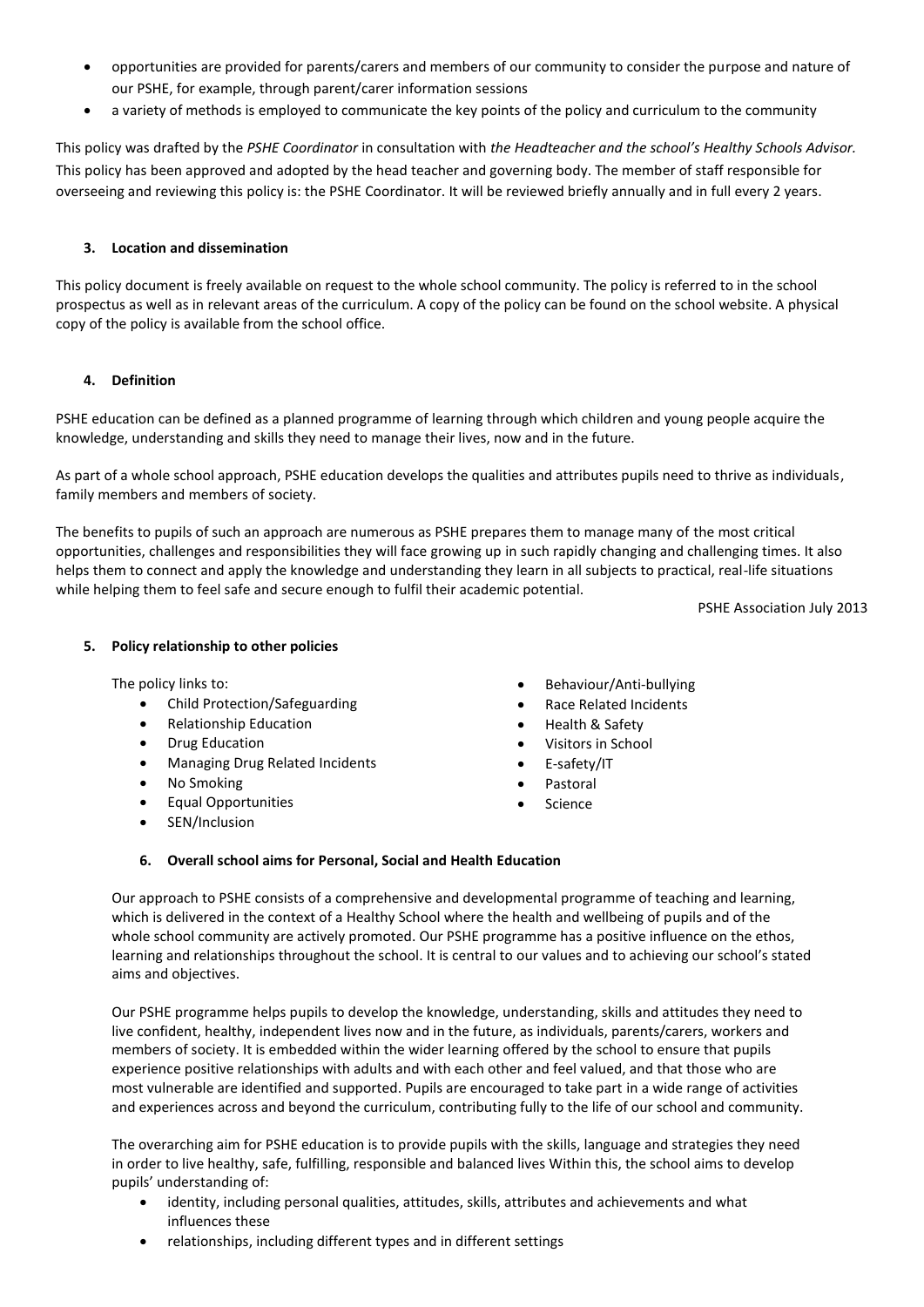- a healthy lifestyle, including physically, emotionally and socially
- a balanced lifestyle, including within relationships, work-life, exercise and rest, spending and saving and diet
- risk, including identification, assessment and how to manage risk rather than simply the avoidance of risk for self and others
- safety, including behaviour and strategies to employ in different settings
- diversity and equality, in all its forms
- rights, including the notion of universal human rights, responsibilities including fairness and justice and consent in different contexts
- change and resilience, the skills, strategies and 'inner resources' we can draw on when faced with challenging change or circumstance
- power in a variety of contexts including persuasion, bullying, negotiation and 'win-win' outcomes
- career, including enterprise, employability and economic understanding

## **7. To whom the policy applies**

The policy applies to:

- The head teacher
- All school staff
- The governing body
- Pupils
- Parents/carers
- School nurse and other health professionals
- Partner agencies working in or with the school

## **8. Key responsibilities for PSHE**

# **i) All staff**

All staff will:

- ensure that they are up to date with school policy and curriculum requirements regarding PSHE
- attend and engage in professional development training around PSHE provision, including individual and whole staff training/inset, where appropriate
- report back to the PSHE Coordinator on any areas that they feel are not covered or inadequately provided for in the school's PSHE provision
- encourage pupils to communicate concerns regarding their social, personal and emotional development in confidence and listen to their needs and support them seriously
- follow the school's reporting systems if a pupil comes to a member of staff with an issue that they feel they are not able to deal with alone
- ensure that their personal beliefs and attitudes will not prevent them from providing balanced PSHE in school
- tailor their lessons to suit all pupils in their class, across the whole range of abilities, faiths, beliefs and cultures, including those pupils with special educational needs
- ask for support in this from the school SEND coordinator or the PSHE Coordinator, should they need it

# **ii) Lead member/s of staff**

The lead member/s of staff will:

- develop the school policy and review it on a yearly basis
- ensure all members of the governing body will be offered appropriate PSHE training
- ensure that all staff are given regular and ongoing training on issues relating to PSHE and how to deliver lessons on such issues
- ensure that all staff are up to date with policy changes, and familiar with school policy and guidance relating to PSHE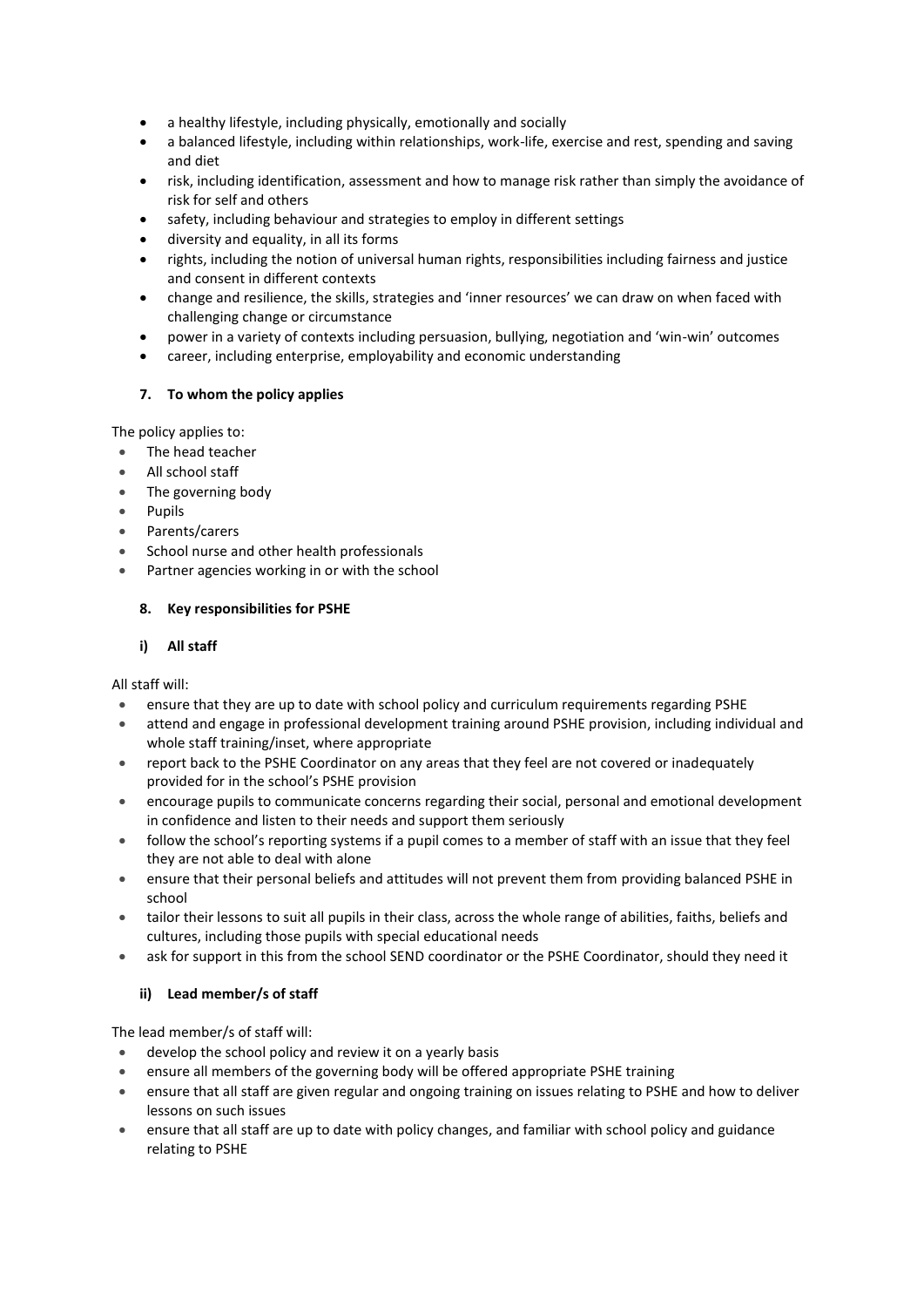- provide support to staff members who feel uncomfortable or ill-equipped to deal with the delivery of PSHE
- ensure that PSHE is age appropriate and needs-led across all year groups; this means ensuring that the curriculum develops as the pupils do and meets their needs
- ensure that the knowledge and information regarding PSHE to which all pupils are entitled is provided in a comprehensive way
- support parent/carer involvement in the development of the PSHE curriculum
- ensure that their personal beliefs, values and attitudes will not prevent them from providing balanced PSHE in school
- communicate freely with staff, parents/carers and the governing body to ensure that everyone is in understanding of the school policy and curriculum for PSHE, and that any concerns or opinions regarding the provision at the school are listened to, taken into account and acted on as is appropriate
- ensure that provision of PSHE at home is complementary to the provision the school provides and communicate to parents/carers any additional support available where necessary or requested

## **iii) Governors**

The governing body as a whole plays an active role in monitoring, developing and reviewing the policy and its implementation in school. There is a named link governor for PSHE who works closely with, and in support of, the lead member/s of staff. When aspects of PSHE appear in the School Improvement Plan, a governor will be assigned to reflect on, monitor and review the work as appropriate.

## **iv) Pupils**

All pupils:

- should support one another with issues that arise through PSHE
- will listen in class, be considerate of other people's feelings and beliefs, and comply with confidentiality rules that are set in class
- will be made to feel comfortable to talk to a member of staff, in confidence, regarding any concerns they have in school related to PSHE or otherwise
- will be asked for feedback on the school's PSHE provision termly/yearly and be expected to take this responsibility seriously; opinions on provision and comments will be reviewed by the lead member/s of staff for PSHE and taken into consideration when the curriculum is prepared for the following year's pupils

# *v)* **Parents/carers**

The school recognises the key role that parents/carers fulfil in supporting their children through their personal development and the emotional and physical aspects of growing up. Therefore, we seek to work in partnership with parents/carers when planning and delivering PSHE. We will keep parents/carers informed about all aspects of the PSHE curriculum, including when it is going to be delivered and provide access to resources and information being used in class and do everything to ensure that parents/carers are comfortable with the education provided to their children in school.

# **9. Staff support & CPD**

The school provides regular professional development training in how to deliver PSHE.

Staff, including non-teaching staff, CPD needs are identified and met through the following ways:

- an audit of staff CPD needs will be completed each year or at appropriate times throughout the year
- training and support is organised by *[insert role]* who may choose to liaise with *[insert role]*
- teaching and non-teaching staff involved in the delivery of PSHE issues seen as potentially more sensitive will be offered appropriate training to encourage confidence in dealing with matters of confidentiality, child protection, sensitive issues, and with potentially difficult questions

## **10. PSHE Provision**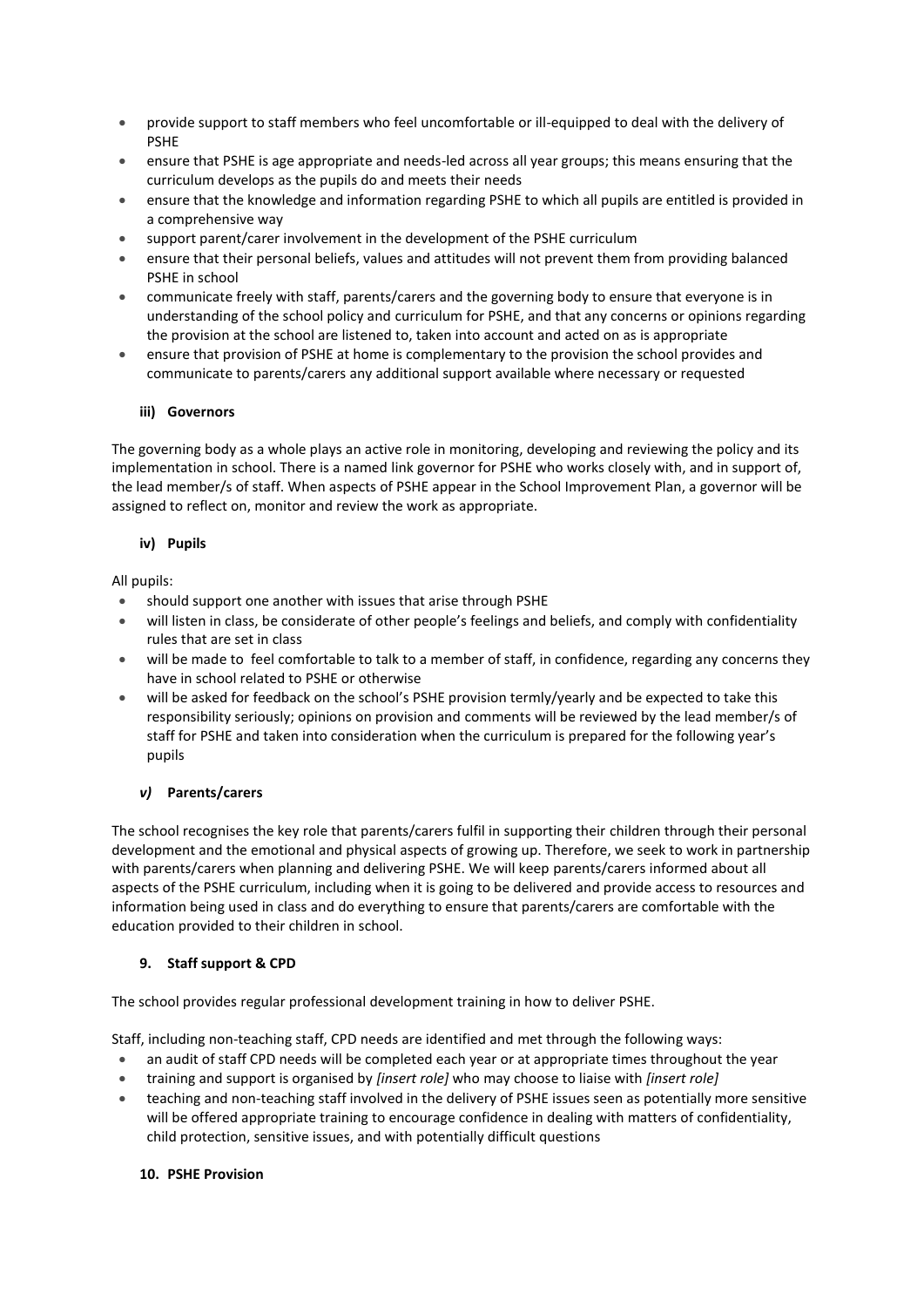## **i) Intended learning outcomes for PSHE**

# **Early Years**

PSHE is taught through the Personal, social and emotional development (PSED) area of the EYFS curriculum. PSED underpins all areas of our the EYFS curriculum. It is developed continually throughout the year through embedding classroom routines, encouraging positive relationships between children having clear expectation of behaviour and through sensitive child/adult interactions

## **Key Stage 1**

## **1. Developing confidence and responsibility and making the most of their abilities**

a. to recognise what they like and dislike, what is fair and unfair, and what is right and wrong

b. to share their opinions on things that matter to them and explain their views

c. to recognise, name and deal with their feelings in a positive way

d. to think about themselves, learn from their experiences and recognise what they are good at

e. how to set simple goals.

## **2. Preparing to play an active role as citizens**

a. to take part in discussions with one other person and the whole class

b. to take part in a simple debate about topical issues

c. to recognise choices they can make, and recognise the difference between right and wrong

d. to agree and follow rules for their group and classroom, and understand how rules help them e. to realise that people and other living things have needs, and that they have responsibilities to meet them

f. that they belong to various groups and communities, such as family and school

g. what improves and harms their local, natural and built environments and about some of the ways people look after them

h. to contribute to the life of the class and school

i. to realise that money comes from different sources and can be used for different purposes.

## **3. Developing a healthy, safer lifestyle**

a. how to make simple choices that improve their health and wellbeing

b. to maintain personal hygiene

- c. how some diseases spread and can be controlled
- d. about the process of growing from young to old and how people's needs change
- e. the names of the main parts of the body

f. that all household products, including medicines, can be harmful if not used properly g. rules for, and ways of, keeping safe, including basic road safety, and about people who can help them to stay safe.

## **4. Developing good relationships and respecting the differences between people**

a. to recognise how their behaviour affects other people

b. to listen to other people, and play and work cooperatively

c. to identify and respect the differences and similarities between people

d. that family and friends should care for each other

e. that there are different types of teasing and bullying, that bullying is wrong, and how to get help to deal with bullying.

## **Key Stage 2**

## **1. Developing confidence and responsibility and making the most of their abilities**

a. to talk and write about their opinions, and explain their views, on issues that affect themselves and society

b. to recognise their worth as individuals by identifying positive things about themselves and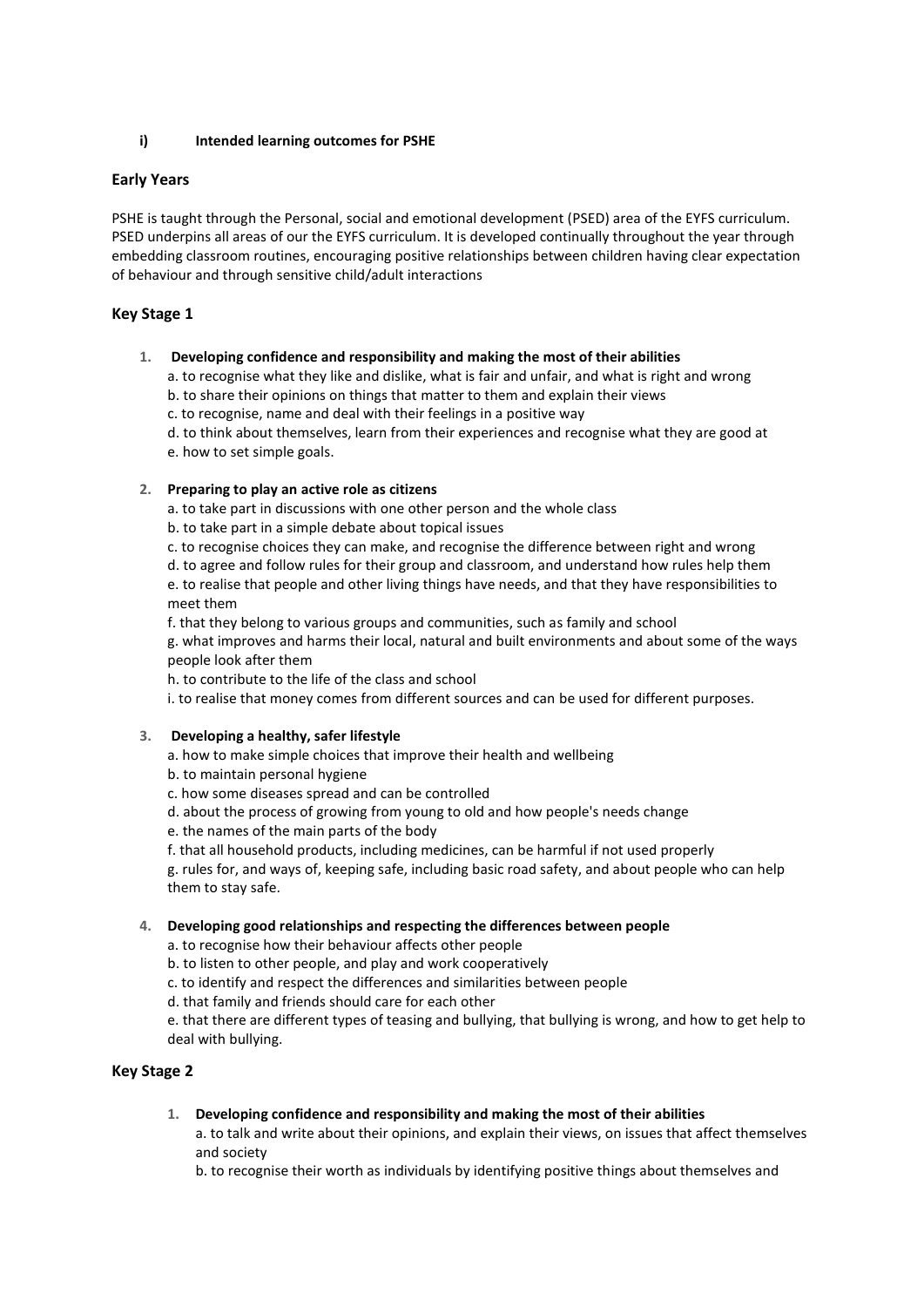their achievements, seeing their mistakes, making amends and setting personal goals c. to face new challenges positively by collecting information, looking for help, making responsible choices, and taking action

d. to recognise, as they approach puberty, how people's emotions change at that time and how to deal with their feelings towards themselves, their family and others in a positive way e. about the range of jobs carried out by people they know, and to understand how they can develop skills to make their own contribution in the future

f. to look after their money and realise that future wants and needs may be met through saving.

#### **2. Preparing to play an active role as citizens**

a. to research, discuss and debate topical issues, problems and events

b. why and how rules and laws are made and enforced, why different rules are needed in different situations and how to take part in making and changing rules

c. to realise the consequences of anti-social and aggressive behaviours, such as bullying and racism, on individuals and communities

d. that there are different kinds of responsibilities, rights and duties at home, at school and in the community, and that these can sometimes conflict with each other

e. to reflect on spiritual, moral, social, and cultural issues, using imagination to understand other people's experiences

f. to resolve differences by looking at alternatives, making decisions and explaining choices g. what democracy is, and about the basic institutions that support it locally and nationally h. to recognise the role of voluntary, community and pressure groups

i. to appreciate the range of national, regional, religious and ethnic identities in the United Kingdom

j. that resources can be allocated in different ways and that these economic choices affect individuals, communities and the sustainability of the environment k. to explore how the media present information.

#### **3. Developing a healthy, safer lifestyle**

a. what makes a healthy lifestyle, including the benefits of exercise and healthy eating, what affects mental health, and how to make informed choices

b. that bacteria and viruses can affect health and that following simple, safe routines can reduce their spread

c. about how the body changes as they approach puberty

d. which commonly available substances and drugs are legal and illegal, their effects and risks e. to recognise the different risks in different situations and then decide how to behave responsibly, including sensible road use, and judging what kind of physical contact is acceptable or unacceptable

f. that pressure to behave in an unacceptable or risky way can come from a variety of sources, including people they know, and how to ask for help and use basic techniques for resisting pressure to do wrong

g. school rules about health and safety, basic emergency aid procedures and where to get help.

#### **4. Developing good relationships and respecting the differences between people**

a. that their actions affect themselves and others, to care about other people's feelings and to try to see things from their points of view

b. to think about the lives of people living in other places and times, and people with different values and customs

c. to be aware of different types of relationship, including marriage and those between friends and families, and to develop the skills to be effective in relationships

d. to realise the nature and consequences of racism, teasing, bullying and aggressive behaviours, and how to respond to them and ask for help

e. to recognise and challenge stereotypes

f. that differences and similarities between people arise from a number of factors, including cultural, ethnic, racial and religious diversity, gender and disability

g. where individuals, families and groups can get help and support.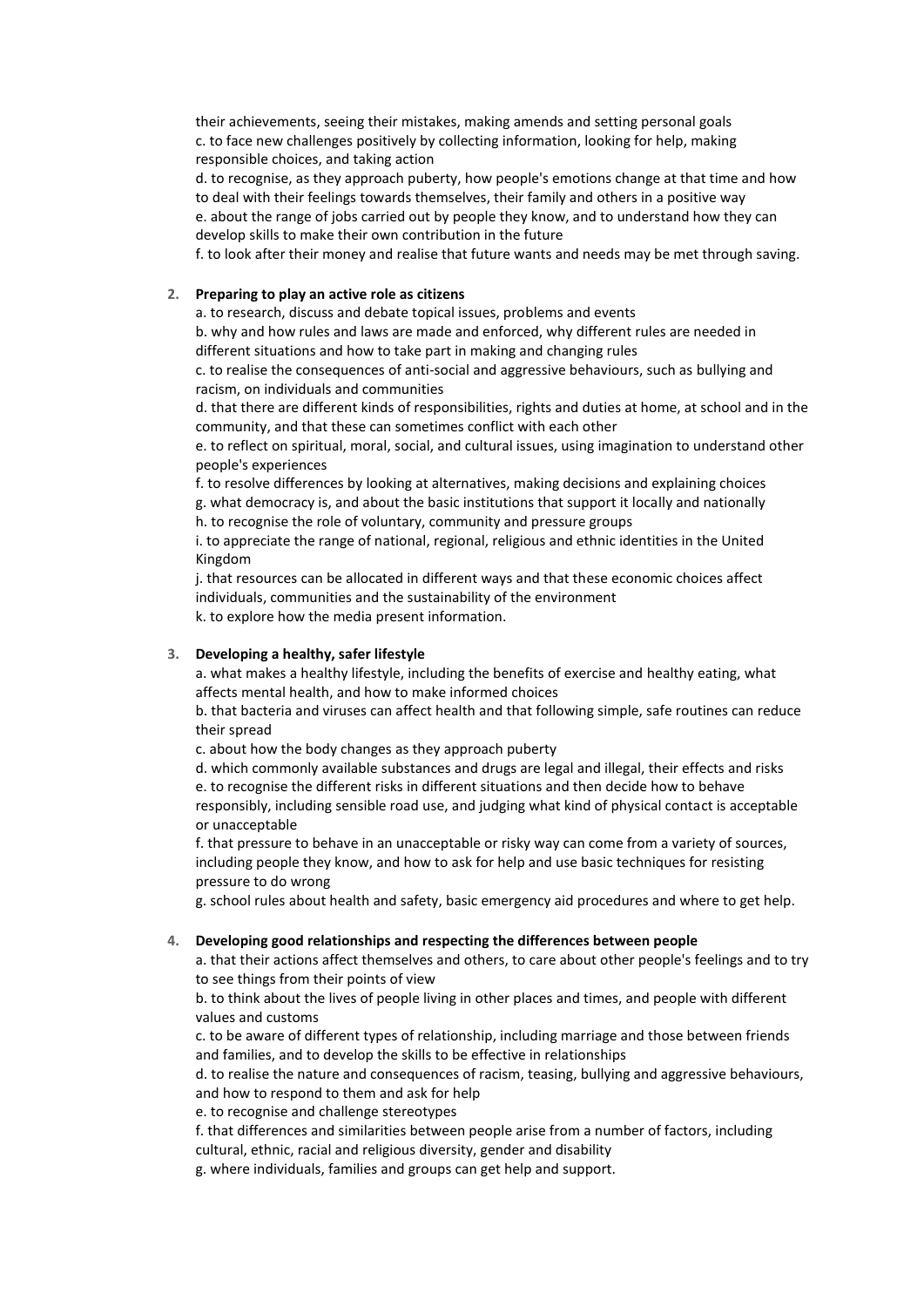## **ii) The needs of the pupils**

We recognise that an interactive approach to PSHE will better develop the skills of our pupils, and also that, it is more likely to meet their needs. We involve pupils in the evaluation and development of their PSHE in ways appropriate to their age.

## **iii) Curriculum organisation**

Pupils receive their entitlement for PSHE through the scheme You, Me and PSHE, a spiral curriculum which demonstrates progression. The PSHE programme is delivered through a variety of opportunities including:

- designated PSHE time
- use of external agencies/services
- school ethos
- small group work
- cross curricular links
- assemblies
- enrichment days / weeks
- residential trips

## **iv) Working with visitors and other external agencies**

Where appropriate, we may use visits and visitors from external agencies or members of the community to support PSHE. This is an enrichment of our programme and not a substitute for our core provision which is based upon the strong relationships between teachers and pupils. It may be the case that the subject under discussion is better coming from an expert or experienced health professional who can challenge pupil's perceptions. When visitors are used to support the programme, the school's policy on use of visitors will be used. A teacher will be present throughout these lessons. Visitors will be given a copy of this policy, and any other relevant policies, and expected to comply with the guidelines outlined within it.

Residential trips can make a significant contribution to pupils' personal development. When planning such visits, we use opportunities to promote pupils' learning in relevant areas of the PSHE curriculum. Our partnership with the local community is also a priority, and we recognise and value its contribution to the PSHE programme.

Before involving visitors in any aspect of PSHE, teachers will ensure that:

- the visitor understands the school's confidentiality policy, values and approach to the educational programme
- there is appropriate planning, preparatory and follow up work for the sessions
- the visitor understands the emotional, intellectual, cultural, religious, social and ability level of the pupils involved, including where there may be a specific issue relating to child protection
- the teacher needs to be part of the experience in order for the pupils to value the lessons and to build on the pupils' learning after the session/s as well as answer any questions the pupils may subsequently have
- the guidelines and checklist (Appendix 2a and 2b) should be used with the visitor to ensure success

## **v) Inclusion and equal opportunities**

All pupils, whatever their experience, background and identity, are entitled to quality PSHE that helps them build confidence and a positive sense of self, and to stay healthy. All classes include pupils with different abilities and aptitudes, experiences and religious/cultural backgrounds, gender and sexual identities. To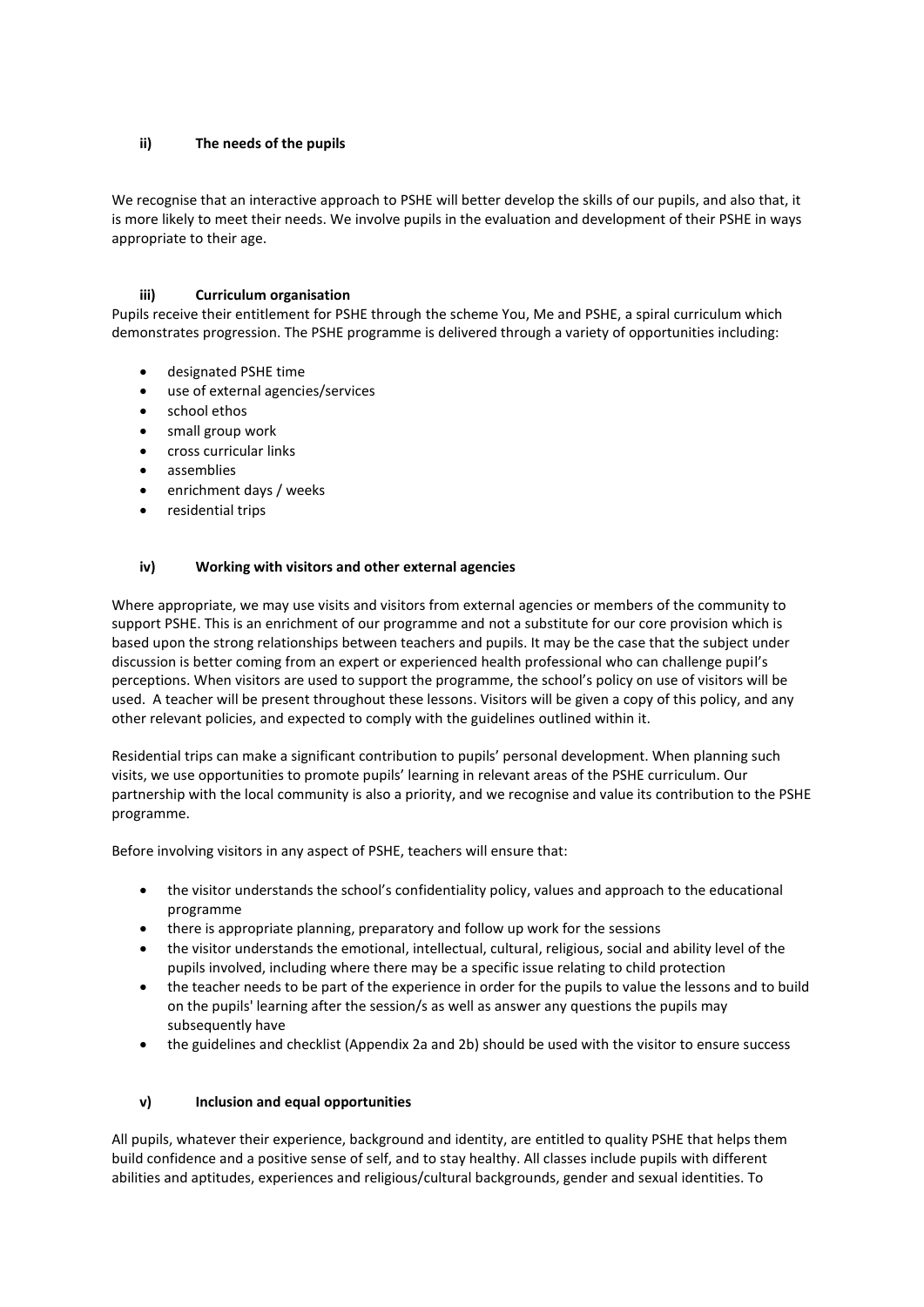encourage pupils to participate in lessons, teachers will ensure content, approach, and use of inclusive language reflects the diversity of the school community, and helps each and every pupil to feel valued and included in the classroom.

We promote the needs and interest of all pupils. The school's approaches to teaching and learning take into account the ability, age, readiness and cultural backgrounds of pupils to ensure all can access the full PSHE provision. We promote social learning and expect our pupils to show a high regard for the needs of others. PSHE is an important vehicle for addressing both multicultural and gender issues and ensuring equal opportunities for all.

## **Responding to pupils' diverse learning needs:**

Considerations will be made for:

- religious and cultural diversity
- differing gender needs and abilities, including SEND
- diverse sexuality of pupils
- homophobic/transphobic bullying and behaviour
- pupil's age and physical and emotional maturity
- pupils who are new to English

## **Ethnicity, religion and cultural diversity:**

Our policy values the different backgrounds of all pupils in school and, in acknowledging and exploring different views and beliefs, seeks to promote respect and understanding. We encourage respect for all religions and cultures. We do not ask pupils to represent the views of a particular religious or cultural group to their peers, unless they choose to do so.

#### **Special educational needs and learning difficulties:**

We ensure that all pupils receive PSHE and we offer provision appropriate to the particular needs of our pupils, taking specialist advice where necessary. Staff will differentiate lessons to ensure that all members of the class can access the information fully. The school will use a variety of different strategies to ensure that all pupils have access to the same information. Some pupils will be more vulnerable to abuse and exploitation than their peers, and others may be confused about what is acceptable public behaviour. These pupils will need help to develop skills to reduce the risks of being abused and exploited, and to learn what sorts of behaviour are, and are not, acceptable.

#### **Sexual identity and sexual orientation:**

We have a clear duty under the Equality Act 2010 to ensure that our teaching is accessible to all pupils, including those who are lesbian, gay, bisexual and transgender (LGBT). Inclusive PSHE will foster good relations between pupils, tackle all types of prejudice, including homophobia, and promote understanding and respect, enabling us to meet the requirements, and live the intended spirit, of the Equality Act 2010.

#### **Pupils who are new to English**

The school should take into account the language skills of individual pupils, ensuring that all pupils have equal access to the PSHE provision and resources.

#### **vi) Resources**

We use You, me and PSHE planning and the resources recommended within it. We will focus on the needs of the pupils and our planned learning objectives. We select carefully resources which meet these objectives. We evaluate carefully teacher resources, leaflets, online resources and videos before using them.

We use children's books, both fiction and non-fiction, extensively within our PSHE programme. Teachers will always read and assess the books before using them to ensure they are appropriate for the planned work. They will also consider the needs and circumstances of individual pupils in class when reading texts, in case they need to have a preparatory conversation with a pupil before the teaching takes place.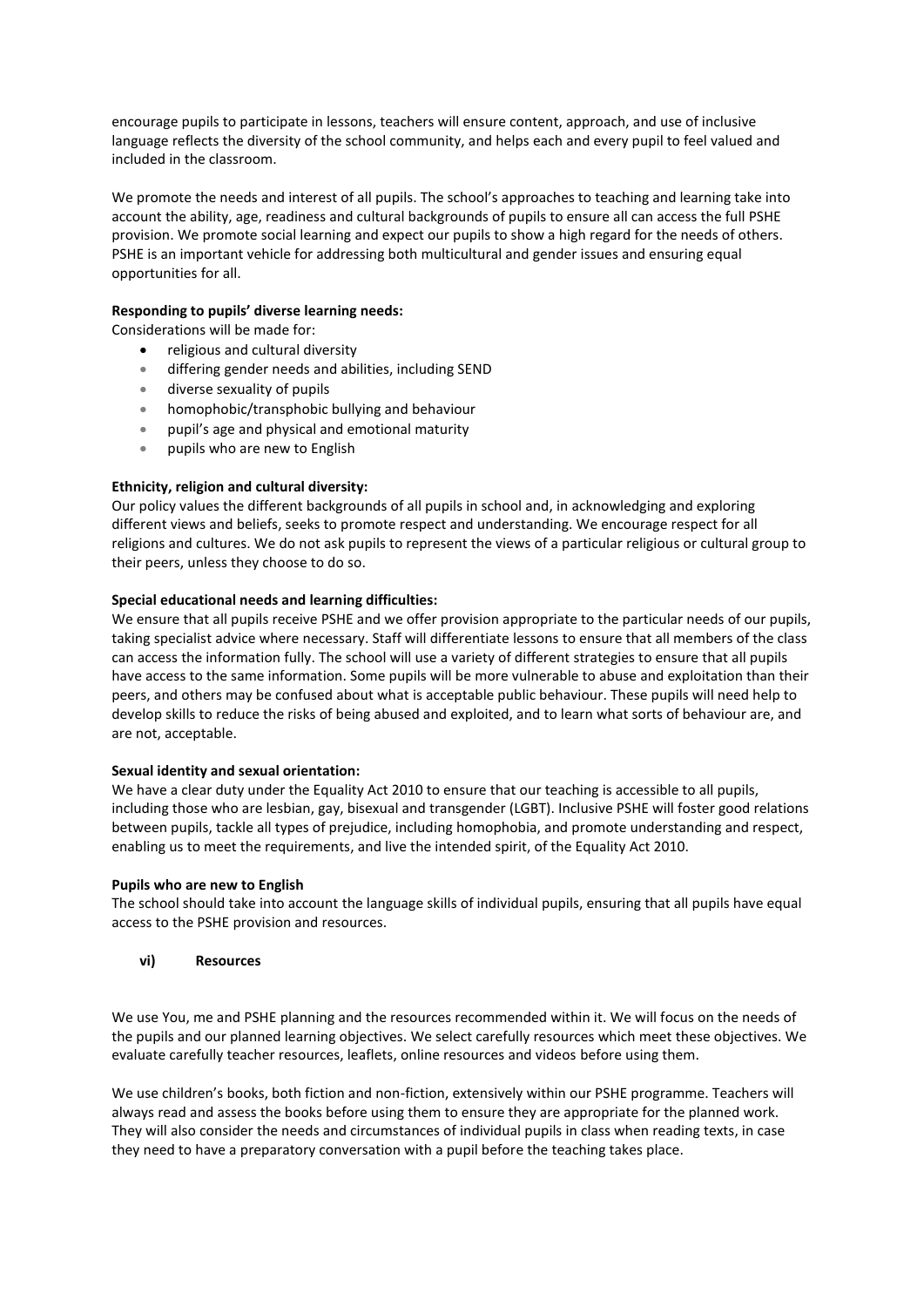# **vii) Learning environment and ground rules**

Staff are careful to ensure their personal beliefs and attitudes do not influence the teaching of PSHE. To this end, ground rules have been agreed to provide a framework of common values within which to teach. There are clear parameters as to what will be taught in a whole-class setting, and what will be dealt with on an individual basis.

If pupils are to benefit fully from a PSHE programme, they need to be confident speakers, good listeners and effective, sensitive communicators. When the needs of pupils are analysed, of overriding importance are two key areas: they need to feel safe and be safe. A set ground rules will help staff to create a safe and relaxed environment in which they do not feel embarrassed or anxious about unexpected questions or comments from the pupils. They also reduce the possibility of inappropriate behaviour and the disclosure of inappropriate personal information.

## **viii) Answering questions**

We acknowledge that sensitive and potentially difficult issues will arise in PSHE as pupils will naturally share information and ask questions. When spontaneous discussion arises, it is guided in a way that reflects the stated school aims and curriculum content for PSHE. As a first principle, we answer questions relating to taught, planned curriculum for that age group to the whole class. We answer questions relating to areas beyond the taught, planned curriculum for that age group, in a sensitive and age appropriate way, only to the pupil or pupils who have asked the question. If a member of staff is uncertain about the answer to a question, or indeed whether they should answer it, they will seek guidance from the PSHE leader/ Child Protection Officer. Questions may be referred to parents/carers if it is not appropriate to answer them in school. We may use a question box where questions may be asked anonymously.

When answering questions, we ensure that sharing personal information by adults, pupils or their families is discouraged. Where a question or comment from a pupil in the classroom indicates the possibilities of abuse or risk of harm, teachers will pass this information to the designated person for safeguarding and child protection, in line with school policy and procedures.

# **i) Monitoring, evaluation and assessment.**

We assess pupils' learning in PSHE in line with approaches used in the rest of the curriculum (including assessment for learning). PSHE assessment isn't formation grade and is used to address gaps in knowledge and aim learning. Teachers monitor the progress of their pupils in PSHE throughout the whole school day and in all lessons. Progress can not only be seen in lessons but in their attitudes, behaviours and actions to and in real life situations.

Teachers' assessment enables them to plan the next steps in their pupils learning.

# **11. Safeguarding and Child Protection**

The nature of PSHE means that pupils may disclose personal information that staff will respond to appropriately. The classroom is never a confidential place to talk, and that remains true in PSHE. Pupils will be reminded that lessons are not a place to discuss their personal experiences and issues, or to ask others to do so, through the establishment of ground rules. Any visitor to the classroom will be bound by the school's policy on confidentiality, regardless of whether they have, or their organisation has, a different policy. We will make sure visitors are aware of this, and make sure there are enough opportunities for pupils to access confidential support after the lesson if they need it.

Any information disclosed to a staff member or other responsible adult, which causes concern about the pupil's safety, will be communicated to the designated person as soon as possible and always within 24 hours, in line with our safeguarding and child protection policy. PSHE plays a very important part in fulfilling the statutory duties all schools have to meet and the PSHE policy should be closely aligned to the school's safeguarding policy. PSHE helps pupils to know and understand how to keep themselves and others safe,